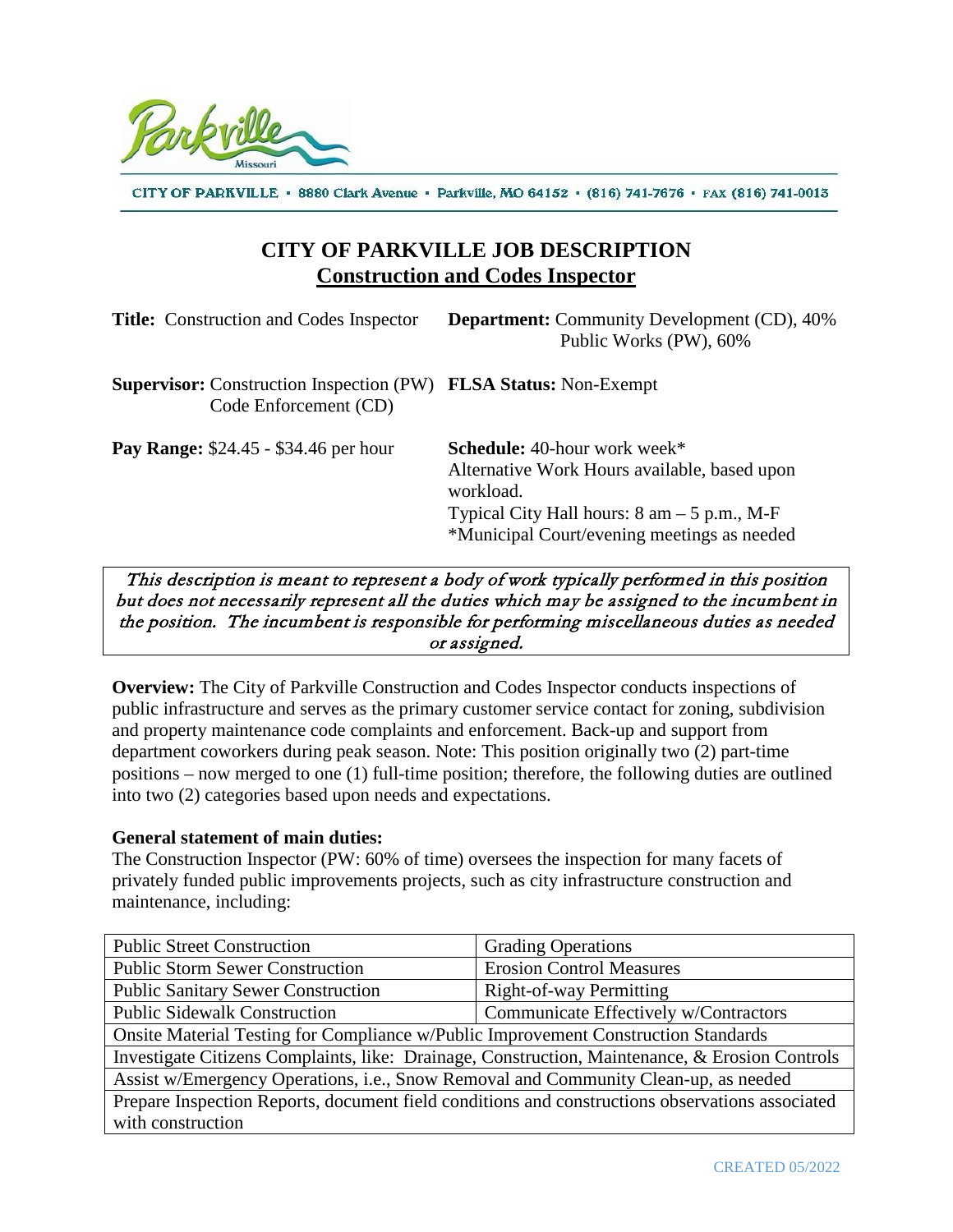The Codes Inspector (CD: 40% of time) oversees and inspects many facets of city properties for code compliance as necessary to enforce the City's Zoning, Subdivision and Property Maintenance Code, including:

| <b>Adequately Document Violations</b>                                                      |  |
|--------------------------------------------------------------------------------------------|--|
| Issue and/or Post Notices and Orders                                                       |  |
| Set Reasonable Deadline w/Conditions for Compliance                                        |  |
| <b>Inspect Properties Following Deadlines</b>                                              |  |
| Prepare Summaries, Evidence, & Statements of Probable Cause                                |  |
| Work w/City Staff, Police Dept., Court Staff, Prosecutor, Municipal Judge                  |  |
| Promote Code Compliance through City Webpage and Social Media (w/Department Support)       |  |
| Educate and Coordinate Code Compliance w/Partner Jurisdictions, Entities, Neighborhood and |  |
| <b>Business Associations</b>                                                               |  |

### **Education, Experience and Minimum Qualifications (also see Supplemental Information):**

The position shall have basic math skills, and a high school diploma, or equivalent, with experience using Microsoft Office software (e.g., Word, Excel and Outlook). Ability to type a minimum of 40 words per minute.

Specific courses of study in construction or engineering technology preferred. In addition, prior construction, inspection, or code enforcement experience also highly desired. Preference given, but not required, for a Certified Building Inspector. A college degree preferred with some college/continuing education strongly desired. Position must maintain a valid driver's license.

Position must be self-motivated with ability to work independently; highly organized; have an ability to learn quickly; have excellent clerical, written and verbal communication and customer service skills; be objective, fair, and impartial, and have excellent follow through in a timely manner enforcing compliance with public improvement construction standards, provisions of the city's zoning, subdivision and Property Maintenance Code. Certification credentials by the International Code Council (ICC), American Association of Code Enforcement (AACE), or any other approved organization as a Construction and Codes Inspector is strongly preferred. If applicant does not possess desired certification credentials at time of hire, ability to obtain certification credentials through ICC, AACE or other approved organization as a Construction and Codes Inspector within one year of hiring is required. The Construction and Codes Inspector must possess a valid driver's license.

### **Work Environment and Equipment Utilized:**

Standard office equipment is utilized routinely for the position and performed indoors in a typical office environment with adequate lighting, ventilation and temperature controls. However, the majority of job functions will occur outside the office in an outdoor environment where the position is exposed to the weather (including inclement weather conditions). The position will work on and around mechanical or motorized equipment, including construction vehicles; and a city vehicle is provided and utilized routinely for the job.

\_\_\_\_\_\_\_\_\_\_\_\_\_\_\_\_\_\_\_\_\_\_\_\_\_\_\_\_\_\_\_\_\_\_\_\_ \_\_\_\_\_\_\_\_\_\_\_\_\_\_\_\_\_\_\_\_\_\_\_\_\_\_\_\_\_\_\_\_\_\_

\_\_\_\_\_\_\_\_\_\_\_\_\_\_\_\_\_\_\_\_\_\_\_\_\_\_\_\_\_\_\_\_\_\_\_\_ \_\_\_\_\_\_\_\_\_\_\_\_\_\_\_\_\_\_\_\_\_\_\_\_\_\_\_\_\_\_\_\_\_\_

Employee Signature/Date Supervisor Signature/Date Supervisor Signature/Date

City Administrator Signature/Date Finance/HR Director Signature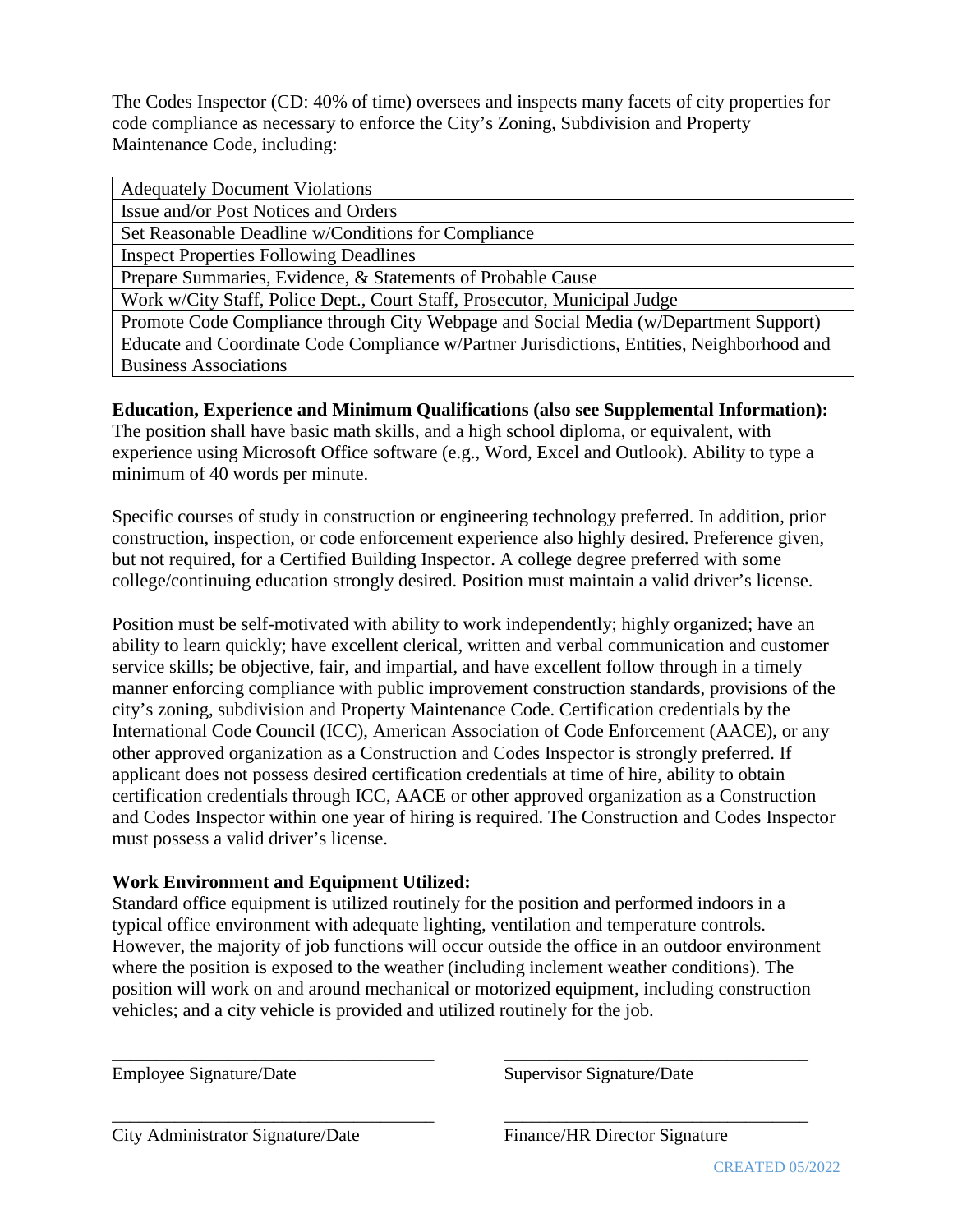# **SUPPLEMENTAL INFORMATION**

## **CITY OF PARKVILLE JOB DESCRIPTION Construction and Codes Inspector**

### **Essential Job Duties and Responsibilities**

**(In addition to General Statement of Main Duties in Job Description above)**

In terms of job functions related to the Public Works Department (60% of schedule):

- 1. Inspects residential sidewalk construction associated with subdivisions. Check placement of sidewalk forms and visually inspects the subgrade prior to placement of concrete.
- 2. Inspects public storm sewer construction including bedding material placement, pipe installation, and storm structure installation.
- 3. Inspects installation of erosion control measures for code compliance on public and private development projects. Verify that the measures comply with the approved plans and that all necessary erosion control is in place prior to commencement of grading operations. Inspects the erosion control measures for maintenance needs and inadequacies throughout the duration of the project construction.
- 4. Observes materials testing for public infrastructure construction associated with public improvement projects. Observes random testing of subgrade compaction, asphalt base and surface compaction, and required concrete tests.
- 5. Inspects work performed within the City's Right-of-Way. Inspections may include street cuts, street restoration, sod and grade restoration, utility repair, and sidewalk repair.
- 6. Investigates citizen complaints associated with construction projects.
- 7. Observes the street construction including subgrade preparation, pavement placement, and curb & gutter installation.

Performs curb, sidewalk, and driveway inspections prior to certificate of occupation.

- 8. Observes the grading operations including compaction, moisture content, stabilization construction, and overall site grading.
- 9. Gathers information required for material and testing documentation for the project file. Collects the material testing results and certifications.
- 10. Documents all pertinent information associated with the construction activities of each project.
- 11. Prepares daily inspection reports and weekly summary reports for each project.
- 12. Performs enforcement actions as necessary. Actions could include rejection of non-compliant material and/or construction methods.
- 13. Assist in emergency operations, including snow removal, as required.
- 14. Attend pre-construction meetings to discuss proper construction methods and materials testing requirements for each development project.
- 15. Communicate progress with the Public Works Director.
- 16. Perform other related duties as assigned.

In terms of job functions related to the Community Development Department (40% of schedule):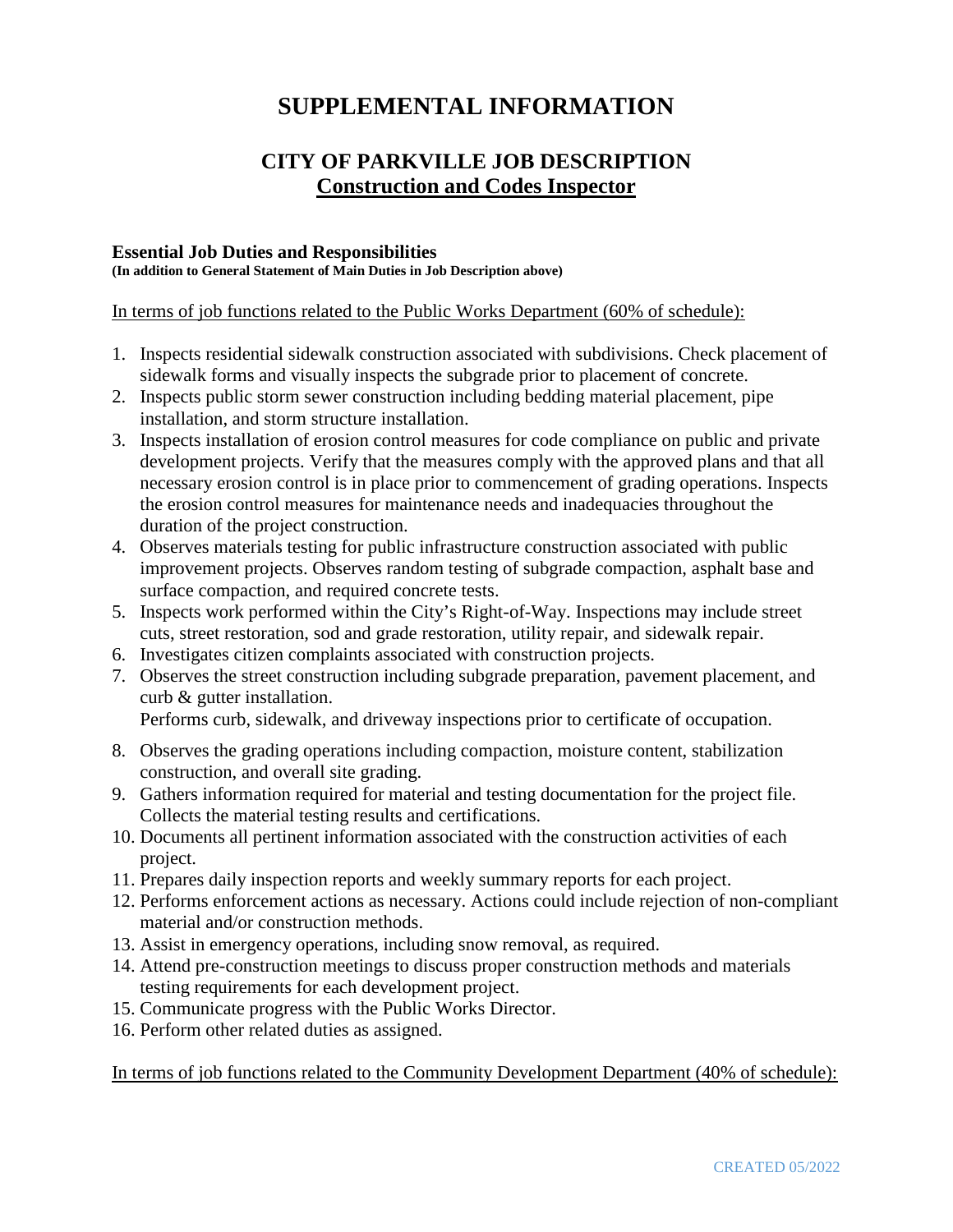- 1. File and maintain electronic and printed records. Research topics, issues and prepare summaries. Assist with drafting staff reports, policy reports, ordinances, minutes and other department reports as needed.
- 2. Respond to questions and complaints regarding zoning, subdivision and Property Maintenance Code violations. Inspect properties throughout the City for zoning, subdivision and Property Maintenance Code violations. Maintain electronic and printed records of best available information, markings, photographs, evidence and other records as necessary to address disputes and adequately demonstrate compliance.
- 3. Inspect streets and highways within the City for temporary sign violations and document and remove those signs as appropriate. Inspect properties where violations are found or reported, and document found or reported violations.
- 4. Research and notify property owners, building owners, business owners, tenants, agents and other associated parties as appropriate as to the violation, required mitigation and conditions, orders, deadlines, and consequences. Post, mail, publish required notices of violations as required.
- 5. Re-inspect violations to determine compliance and document the same as needed. Prepared subsequent notices, orders, statements of probable cause, evidence, and summaries as necessary to enforce the Property Maintenance Code.
- 6. Work with city staff, the police department, court staff, prosecutor, the municipal judge and others as necessary to enforce the Property Maintenance Code. Attend Municipal Court meetings on the first & third Thursdays of each month in the Courtroom at City Hall (as needed) and testify regarding code violation cases.
- 7. Work with the Community Development Director to promote Property Maintenance Code compliance through the City webpage, social media, newsletters, updates to the Director, and coordination with partner jurisdictions and entities, neighborhood and business associations, and others.
- 8. Assist the Community Development Director and department staff in reviewing the zoning, subdivision and Property Maintenance Codes and identify needed clarification, modification or changes as necessary to properly enforce these codes.
- 9. Attend and participate in department, City and outside training and education as necessary to obtain and maintain the skills necessary to perform essential job duties.
- 10. Communicate progress with the Community Development Director.
- 11. Perform other related duties as assigned.

### **Required Knowledge, Skills and Abilities:**

- Ability to read and comprehend construction plans, surveys and the city's Property Maintenance Code; and apply said codes and regulations to ensure their compliance.
- Strong oral communication skills, ability to make presentations and testify in Municipal Court.
- Strong writing and communication skills. Ability to produce grammatically correct and factual written reports, records, and correspondence. Ability to follow and complete written and verbal assignments and to report updates as appropriate, including preparing clear and concise reports.
- Skill in researching, analyzing, and interpreting written material, maps, drawings, photographs, codes, ordinances, regulations and other similar materials related to zoning, nuisance abatement, and health and safety issues.
- Knowledge of pertinent codes, ordinances, laws, and regulations pertaining to zoning, nuisance abatement, property maintenance, building, health and safety, and related areas.